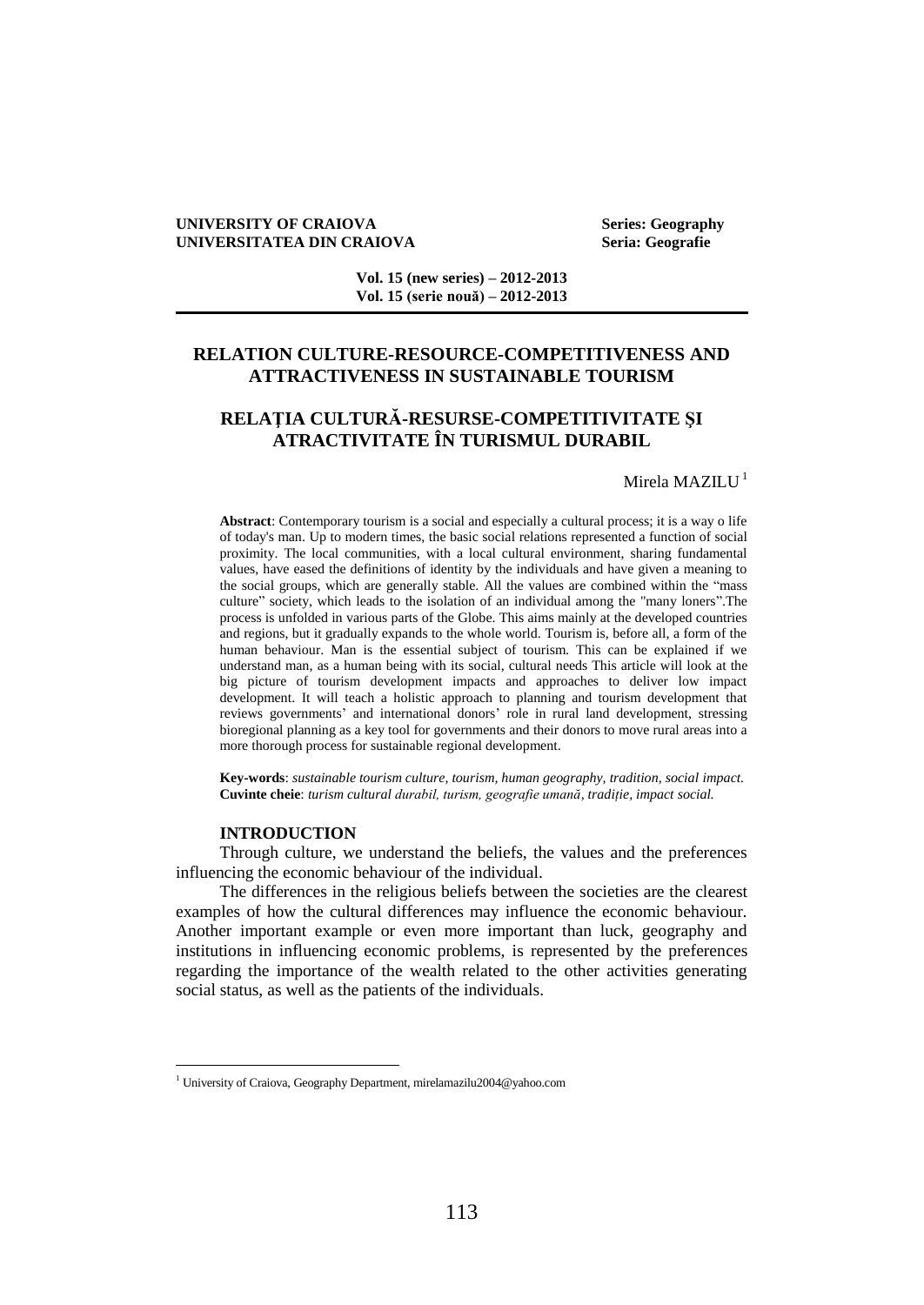## **METHODOLOGY**

The purpose of this paper is to highlight the role and impact of cultural values on sustainable tourism. It is a descriptive analysis that can guide the development in future development strategies of cultural destinations (Mazilu, 2012). Broadly, culture may influence the economic results by two ways.

The first one may influence the choice of the individual between the current and the future consumption, respectively between various activities. This way, culture will influence the occupational preferences of the society, the structure of the market, the economy rates and the wish to accumulate social and human capital.

Secondly, culture may influence the degree of cooperation between individuals, and cooperation and trust are usually important foundations of the productive activities of the society.

The first one, and, at the same time, among the first versions of the hypothesis of the geographical frame, belongs to Montesquieu, who was convinced that climate was among the main determinants of the nation's destiny. He considered the climate (Mazilu and Marinescu, 2008), especially the heat, as being responsible for the human attitude and the willingness to make effort, and, through this channel, to influence the economic results as well as the social ones. Marshall had the same vision (1890): "the vigour partially depends on the race's qualities: but these, as much as they can be explained, seem to depend to a great extent on the climate."

If the first version of the geographic hypothesis may seem naïve and unpolished for many, the second version, emphasising the impact of geography on the available technologies of a society, especially in agriculture, is more acceptable

and has more supporters. This approach, which belongs to a winner of the Nobel Prize, Gunnar Myrdal (1968), states that: "serious studies on underdevelopment problems … should take into consideration the climate and its impact on the soil, vegetation, animals, people and wealth - in short, the life conditions on the economic development."

Recently, Jared Diamond (1997), in "Guns, Germs and Steel", agrees with this vision and states that the geographic differences between the Americas and Eurasia have determined the moment of the appearance and the nature of agriculture, and, through this channel, the societies have developed the ability to create complex organisations and military and civil technologies. Jeffrey Sachs (2001) underlines the importance of geography in the productivity of agriculture: "at the beginning of the era of modern economic growth, if not earlier, the technologies from the temperate area were more productive than the technologies from the tropical areas".

This version of the geographic frame hypothesis, although more comprehensive, is subjected to criticism as well. The majority of the technological differences underlined by these authors refer to agriculture. However, the origins of the differentiated economic growth between the countries go back to the age of industrialisation. The modern economic growth appeared together with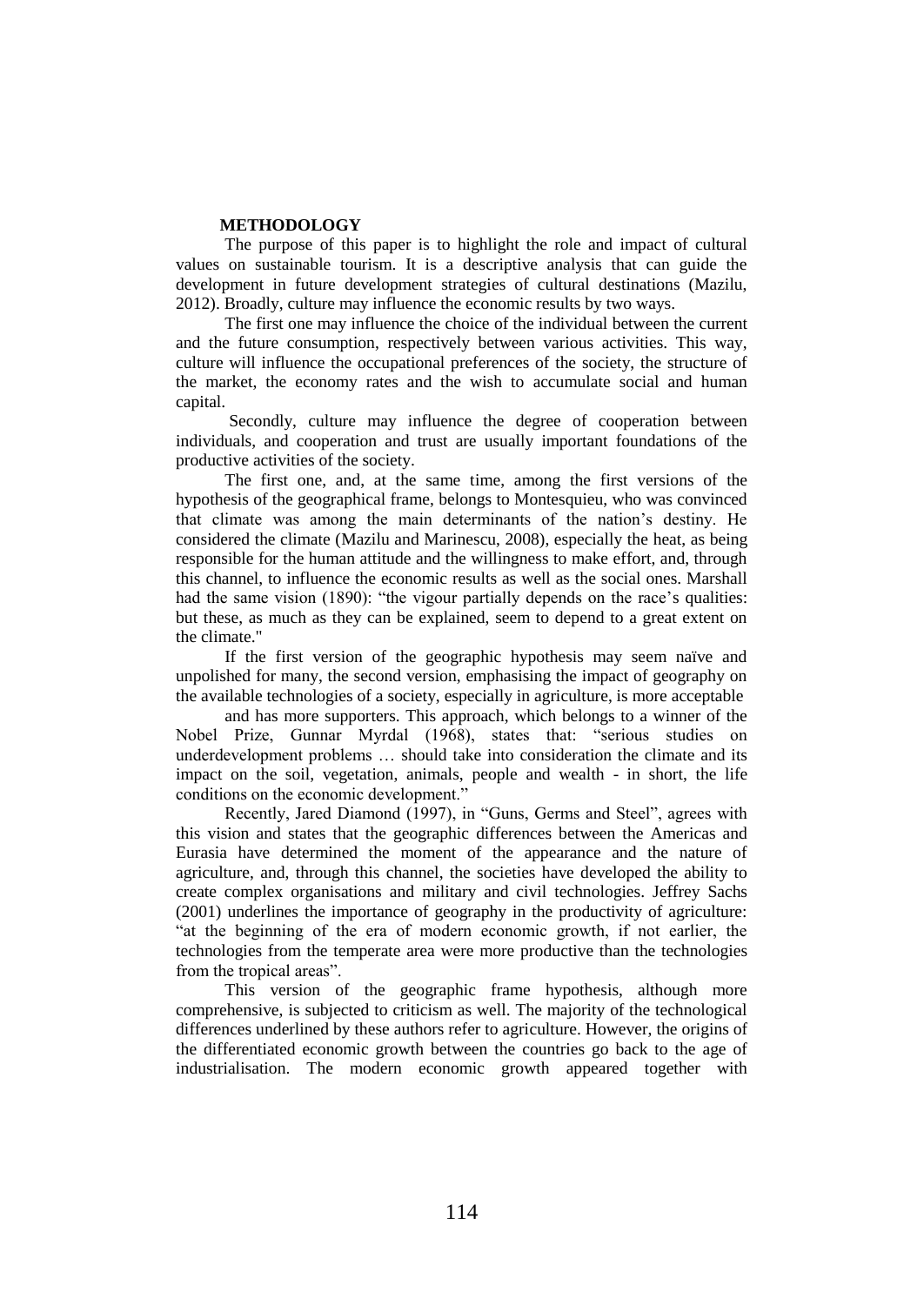industrialisation, and the present-day poor countries are the ones that have not managed to industrialise. The low agricultural productivity should create a comparative disadvantage in industry and thus would encourage those countries with an "unfavourable geography" to invest in industry before others did. The influence of agriculture on industrialisation is debatable: on the one hand, one might say that for industrialisation, a minimum level of agricultural productivity is needed, but, on the other hand, the poor countries have more fertile lands, fact which has created a comparative advantage against industry, not managing to benefit from the increasing scale yields of the manufacturing activities.

The third variant of the geography hypothesis that became popular in the last decade connects between poverty and "the burden of disease": "the burden of infectious diseases is … higher in the tropics than in the temperate areas" (Sachs, 2000). Bloom and Sachs  $(1998)^2$  and Gallup and Sachs  $(2001)$  state that only the malaria reduces the annual rate of growth of the Sub-Saharan African economies with up to 2.6 percentages a year. Such a magnitude implies the fact that if malaria were eradicated in 1950, the income per inhabitant in the Sub-Saharan Africa would be the double of what it is today. If we added the effect of other diseases, we would have even bigger effects. The World Organisation of Health states the same viewpoint: "in today's world, the poor health has damaging effects on the economic development in the Sub-Saharan Africa, South Asia, and other regions with many disease and great poverty", and "the access to basic medical services … of the poorest of the world could save million lives annually, would reduce poverty, would stimulate the economic development and would promote global security".

This third version of the geographic hypothesis is much more plausible than the first two, because it is a well-known fact from the microeconomic literature that the unhealthy individuals are less productive and maybe less capable to learn and thus to accumulate human capital. However, the burden of diseases is a consequence as well as a cause of poverty. The European nations have confronted with several epidemics during the  $18<sup>th</sup>$  and  $19<sup>th</sup>$  centuries, but the economic development allowed the eradication of these epidemics and the creation of a healthier environment. The fact that several poor countries have healthy environments is, at least in part, a consequence of the lack of economic development.

The economic development is a complex phenomenon, at least judging by the idea of identification and understanding of its real sources. However, in order to explain why the people save, invest, learn and seek knowledge that could be used; we must give a special attention to the different institutional systems and to the value systems, which are found at the basis of the success and of the failure.

The last fundamental cause of economic growth emphasises the idea that the different societies (or especially races or different ethnic groups) have different cultures, due to the different experiences or different religions.

l

 $2$  Paper presented at the annual meetings of the AEA, New Orleans LA, 7 January 2001

http://www.agecon.purdue.edu/staff/masters/MastersAndSachs-ClimateAndDevelopment.pdf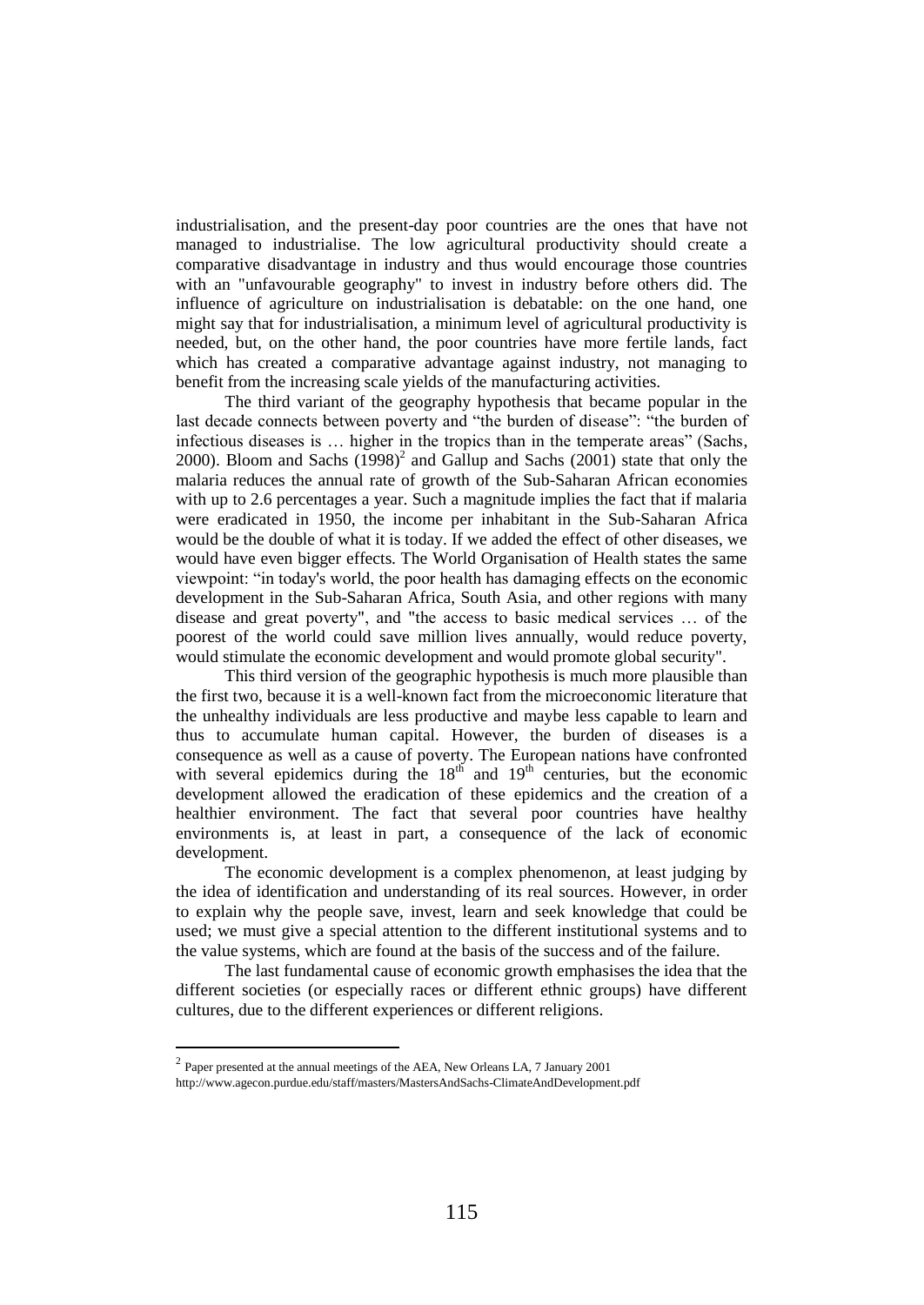In order to put am emphasis on the changes occurred in the structure of the farming land use in the Desnătui Plain, both before and after the communism fall, there were taken as reference years: the year 1970, when the political system was thriving, the year 1989, which led to the end of the communist regime in Romania and the beginning of a new stage in the Romanian agriculture (privatization) and 2009, the year for which the most recent data have been gathered.

Statistic data have been used; they were picked up from the locality chart, for each commune in the Desnățui Plain, and they have been processed by means of mathematical formulas and construed based on diagrams and maps.

## **CULTURE-A KEY DETERMINER OF VALUES IN SUSTAINABLE TOURISM**

Culture is seen by certain social researchers as being a key determiner of values, preferences and convictions of individuals and of societies and these differences play a key role in the economic performance (Fig.1).



**Fig. 1. Relation Culture-Resource-Competitiveness and Attractiveness**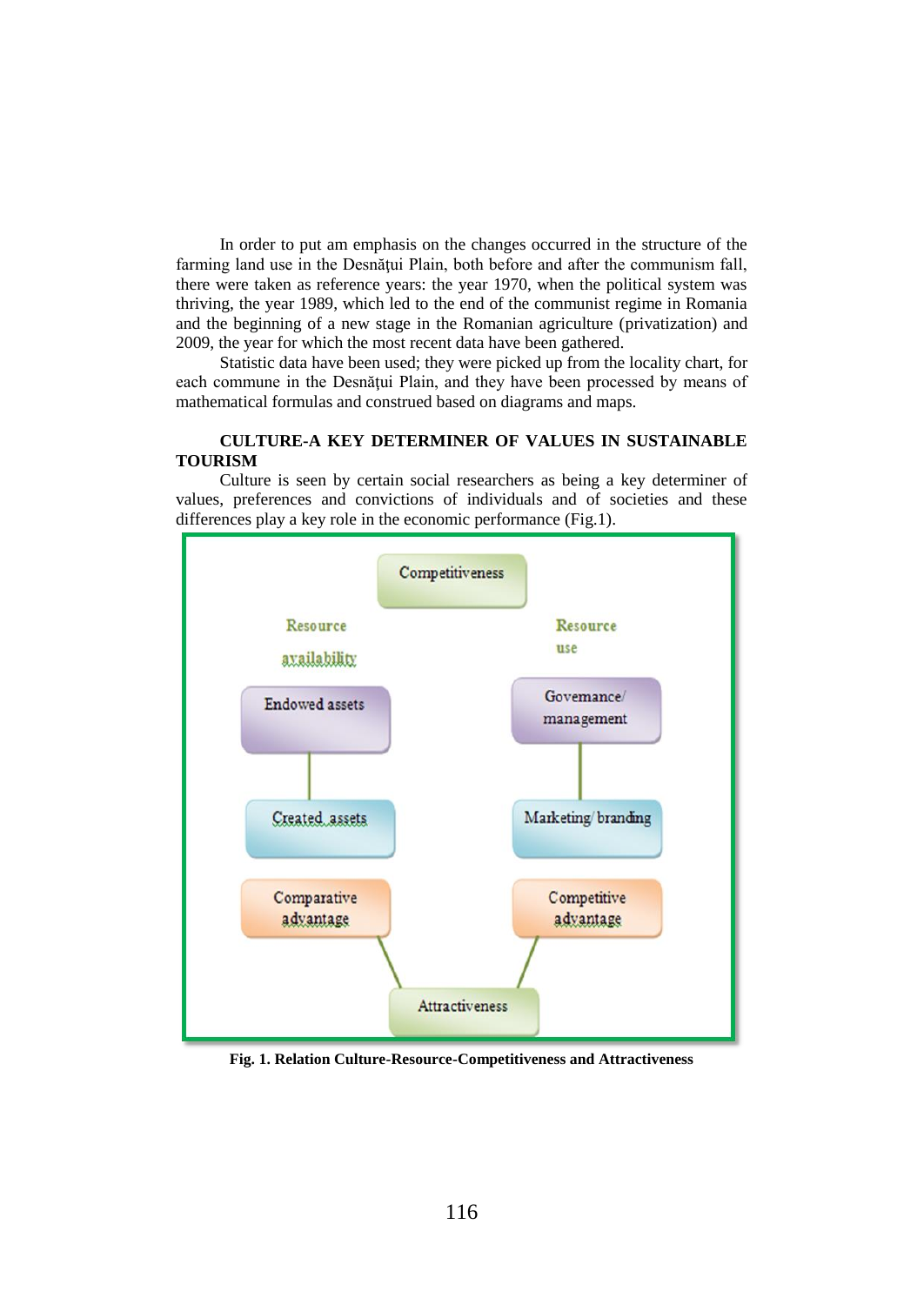At a certain level, the culture may be considered the factor influencing the balances of a given set of institutions. As mentioned above, the problem of choice appears in the presence of multiple balances.

Maybe the culture is correlated to this process of balance choice. The "good" cultures may be considered those ways that lead to superior Pareto<sup>3</sup> balances. Indeed, the possibility that an entire society should be caught into a balance where all the members lead worse lives than within an alternative balance, is not only implausible, but also this would be a counter-argument regarding the importance of culture.

Alternatively, the different cultures generate sets of different convictions about how people behave, and these may change the balance for a set given by institutions (for instance, certain convictions shall allow the punishing strategies while others shall not). Weber<sup>4</sup> (1930), who claimed that the origins of industrialisation in Western Europe might be found within a cultural factor - the protestant reform and the appearance of Calvinism, proposed the most important connection between culture and economic development. He offers a summary of this hypothesis: "Montesquieu says that the English have developed the most in the world especially in three important aspects: piety, commerce and freedom. Is it really possible that their commercial superiority and their adaptation to the free political institutions to be somehow related to the piety that Montesquieu attributes to them?"

The argumentative elements, with origins in anthropology, claim that societies may become "dysfunctional" because their cultural values and their convictions do not encourage cooperation. An original and ample version of this argument is developed by Benfield's analysis<sup>5</sup> (1958) on the poverty from the South of Italy. His ideas have been taken over by Putnam  $(1993)^6$ , who suggests the idea of , social capital" – phrase that defines the cultural attitudes leading to cooperation and other "beneficial results".

## **CONCLUSIONS**

 $\overline{a}$ 

Regarding the social and cultural impact (Mazilu and Mitroi, 2011) on the population visited, a series of aspects connected with the changes within the social structure may be emphasised through the passing from the agricultural work to the one from the services sector, the need to raise the level of culture through the learning of foreign languages, of some cultural and civilization elements specific to other people, the learning of knowledge in the economic field, the use of modern

 $3$  The theory of partial optimum is drawn up by Vilfredo Pareto (1848-1923) in his studies "Political Economy Course" (1896-1897) and "Political Economy Manual" (1906). The economic optimum refers to the most rational formula, thus, the best formula of allotment of limited available resources ensuring the highest relative level of well-fare of the entire society.

<sup>&</sup>lt;sup>4</sup> Karl Emil Maximilian "Max" Weber (21 April 1864 – 14 June 1920) was a [German](http://en.wikipedia.org/wiki/German_people) [sociologist](http://en.wikipedia.org/wiki/Sociology) and [political economist,](http://en.wikipedia.org/wiki/Political_economy) who profoundly influenced [social theory,](http://en.wikipedia.org/wiki/Social_theory) [social research,](http://en.wikipedia.org/wiki/Social_research) and the discipline of sociology itself. Weber's major works dealt with the [rationalization](http://en.wikipedia.org/wiki/Rationalisation_(sociology)) and ["disenchantment"](http://en.wikipedia.org/wiki/Disenchantment) he associated with the rise of [capitalism](http://en.wikipedia.org/wiki/Capitalism) an[d modernity,](http://en.wikipedia.org/wiki/Modernity) culture and development.

<sup>&</sup>lt;sup>5</sup> Edward C. Benfield (1916–1999) was an [American](http://en.wikipedia.org/wiki/United_States) [political scientist,](http://en.wikipedia.org/wiki/Political_science) best known as the author of *[The Moral Basis of a Backward Society](http://en.wikipedia.org/wiki/The_Moral_Basis_of_a_Backward_Society)* (1958), and *[The Unevenly City](http://en.wikipedia.org/w/index.php?title=The_Unheavenly_City&action=edit&redlink=1)* (1970).

<sup>&</sup>lt;sup>6</sup> Robert Putnam has been described as the most influential academic in the world today. His book Bowling Alone seems to have struck a chord with many concerned with the state of public life.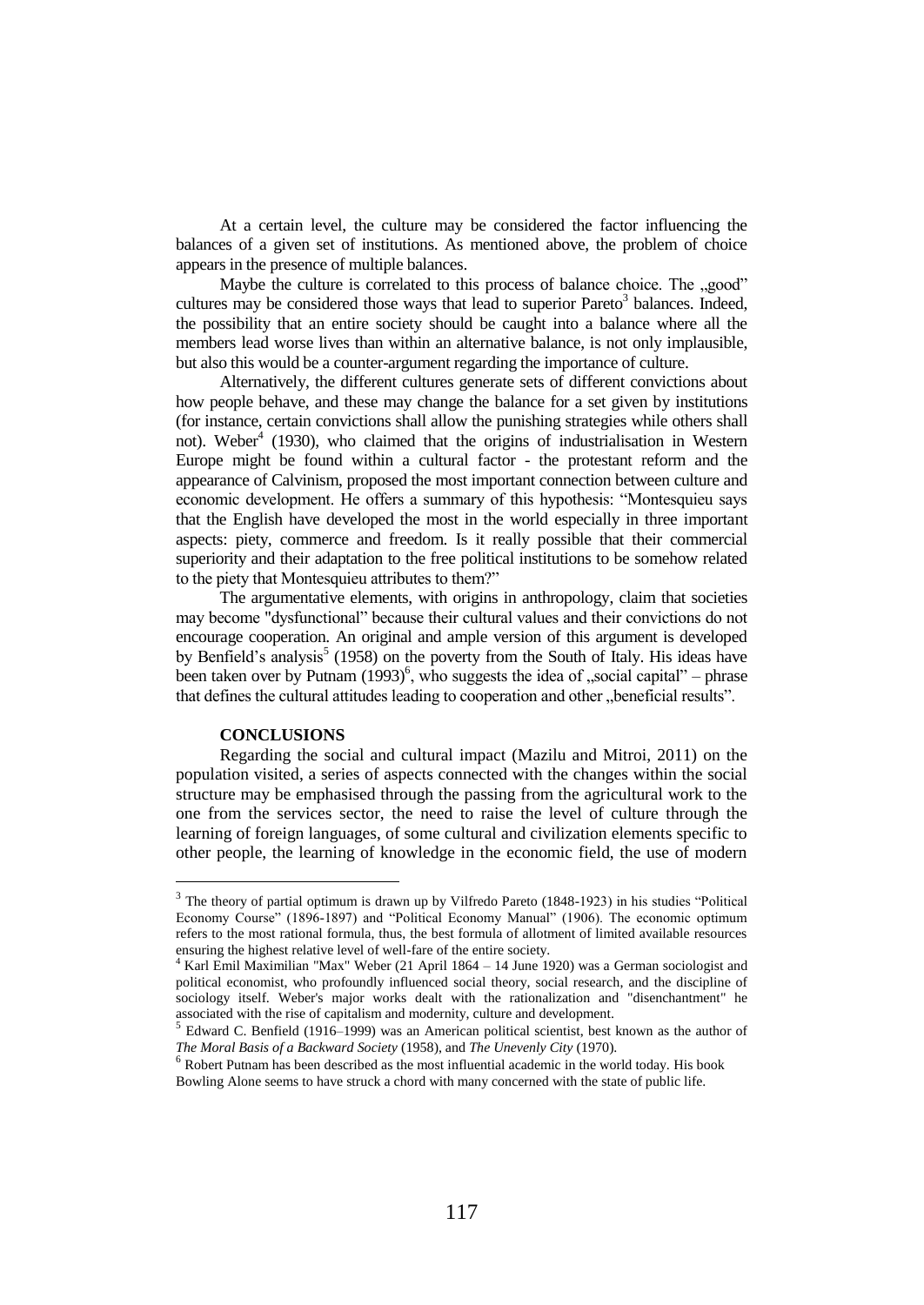means of communication, especially the internet, mentality changes at the level of the traditional family regarding the role of women in the traditional peasant families as well as regarding the relations

between parents and children that become more liberal, the reduction of the national nature prejudices, the revaluation and the development of the local culture: the customs and traditions, the traditional cuisine, the protection of the natural environment, the increase of the level of culture and civilisation, and, last but not least, the quality of life, the revaluation of historical monuments, the stimulation of artistic and artisan creativity development.

- It is clear that **tourism and culture** have become increasingly closely linked as their role in regional attractiveness and competitiveness has become clearer. Culture in all its forms is likely to feature strongly in the tourism product and promotion of most regions, even those which have traditionally relied on their natural assets, such as sun and beach or mountains, for their attractiveness. Destinations are also trying to increase their comparative advantage by adding to their stock of cultural attractions (*e.g.* building new museums or heritage centres). They are also trying to develop their intangible culture and creativity (*e.g.* selling "atmosphere", cultural events and gastronomy).
- **Culture and tourism** are linked because of their obvious synergies and their growth potential. Cultural tourism is one of the largest and fastest growing global tourism markets and the cultural and creative industries are increasingly being used to promote destinations and to increase their competitiveness and attractiveness.
- **Culture and tourism** are therefore essential tools to support the comparative and competitive advantage of regions in global markets (Maziliu, 2011b).
- **Cultural tourism** is one of the largest and fastest growing global tourism markets and the cultural and creative industries are increasingly being used to promote destinations and to increase their competitiveness and attractiveness (Cândea et al., 2009).

At the same time, as a consequence of the special growth rhythm of the international circulation, tourism represents a way of contact with the realities and the peoples of other places, contributing to the promotion of the best understanding between the people belonging to different cultures and civilisations, to the revival of traditions and to the revaluation of the universal cultural heritage.

#### **REFERENCES**

ACEMOGLU D. et al. (2002), *Reversal of Fortune: Geography and Institutions in the Making of the ModernWorld Income Distribution*, Quarterly Journal of Economics, 117: 1231-1294.

BAUMOL W. (1986), *Productivity Growth, Convergence, and Welfare*, The American Economic Review 76: 1072-1085.

BAUMOL W. (1990), *Entrepreneurship: Productive, Unproductive, and Destructive*, Journal of Political Economy 98: 893-921.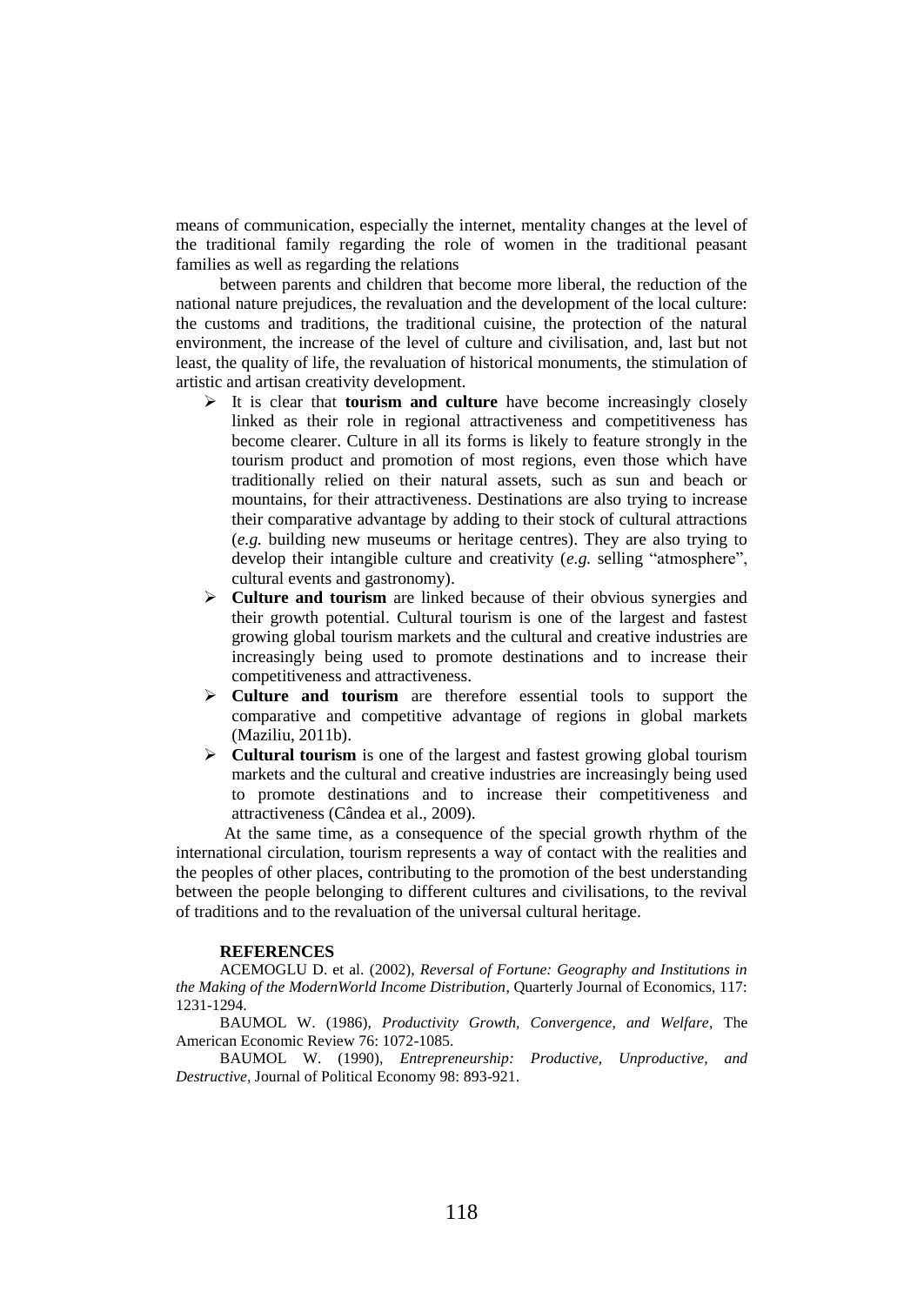CÂNDEA M., STĂNCIOIU F., MIRELA M., MARINESCU R. (2009), *The Competitiveness of the Tourist destination on the the future Tourism Market*, publicat în WSEAS TRANSACTIONS ON BUSINESS AND ECONOMICS,VOL.6,Issue 7, August 2009, ISSN: 1109-9526 pag.374-384.

CORTRIGHT J.J. (2001), *New Growth Theory, Technology and Learning: A Practitioner's Guide*, Reviews of Economic Development Literature and Practice: No. 4.

FOSS N. (1997), *The New Growth Theory: Some Intellectual Growth Accounting*, Department of Industrial Economics and Strategy Working Paper 97-2.

FRANKEL J., ROMER D. (1999): "Does Trade Cause Growth?", The American Economic Review, 89: 379-399.

LUCAS R. E. (1988), *On the Mechanics of Economic Development*, Journal of Monetary Economics 22: 3-42.

LUCAS R. E. (1993), *Making a Miracle*, Econometrica 61: 251-272.

MANKIW N. G. (2009), *The Growth of Nations*, Brookings Papers on Economic Activity 1: 275-326.

MARINESCU C. et al. (2007), *Market economy. Institutional Foundations of Prosperity*, ASE Publishing.

MAZILU M., MARINESCU R. (2008), *The Impact of Climate Changes on Tourism,* published in ISI Scientific Proceedings of the WSEAS International Conference on Cultural Heritage and Tourism CUTH'08, ISBN 978-960-6766-89-3, ISSN 1790-2769, pg.77-83.www.worldses.org/books/2008/crete/new-aspects-of-cultural-heritage-and-

tourism.pdf, [http://thomsonreuters.com/products\\_services/science/science\\_products/a](http://thomsonreuters.com/products_services/science/science_products/a-z/conf_proceedings_citation_index/)[z/conf\\_proceedings\\_citation\\_index/](http://thomsonreuters.com/products_services/science/science_products/a-z/conf_proceedings_citation_index/)

MAZILU M. (2010), *Mondialisation, Globalisation et crise: phenomenes interconnectes*, published in Societal and Political Psychology Review; vol.1, nr. 2, ISSN: 2068-6315, p. 77-89.

MAZILU M., SITNIKOV C. (2010), *Responsibilities in Management of Tourist Destinations*, published in Mangement-Marketing Magazine, Vol. VIII, nr. 2, p. 211-221, ISSN: 1841-2416, Craiova.

MAZILU M., (2011a), *The Economic crisis and its consequences on the tourist mobility, published in IJBMSS - International Journal of Business, Management and Social Sciences, Vol.2, No.3, pp. 14-19, Multicraft Publishers,*[http://ripps.uav.ro/pdf/sppir\\_v1-i2.pdf](http://ripps.uav.ro/pdf/sppir_v1-i2.pdf)

MAZILU M. (2011b), *Romania, Tourism and Culture-major Drivers of regional attractiveness,* in Proceedings of the 4-th ISI WSEAS International conference on Cultural,Urban and Heritage Tourism,CUHT'2011,ISBN:978-1-61804-020-6,p.277- 287,Published by the WSEAS PRESS, www.wseas,org ,Corfu, Greece, July 14-16, *<http://www.wseas.us/books/2011/Corfu/CUTAFLUP.pdf>*

MAZILU M., MITROI S., (2011), *Demographic Social, Economic and geographic features –shaping factors of the Tourist Market,* in REBE: Romanian Economics and Business Review, REBE special issue: *Understanding economic crisis, Vol.5, number 1, Bucharest, ISSN:1842-2497, pg.159-166,*  <http://www.rebe.rau.ro/RePEc/rau/journl/SP10/REBE-SP10-A14.pdf>

MAZILU M. (2012), *Sustainable Tourism of Destination, Imperative Triangle Among: Competitiveness, Effective Management and Proper Financing*, Sustainable Development - Policy and Urban Development - Tourism, Life Science, Management and Environment, Chaouki Ghenai (Ed.), ISBN: 978-953-51-0100-0, InTech, Available from: [http://www.intechopen.com/books/sustainable-development-policy-and-urban-](http://www.intechopen.com/books/sustainable-development-policy-and-urban-development-tourism-life-science-management-and-environment/sustainable-tourism-of-destination-imperative-triangle-among-competitiveness-effective-management-an)

[development-tourism-life-science-management-and-environment/sustainable-tourism-of](http://www.intechopen.com/books/sustainable-development-policy-and-urban-development-tourism-life-science-management-and-environment/sustainable-tourism-of-destination-imperative-triangle-among-competitiveness-effective-management-an)[destination-imperative-triangle-among-competitiveness-effective-management-an](http://www.intechopen.com/books/sustainable-development-policy-and-urban-development-tourism-life-science-management-and-environment/sustainable-tourism-of-destination-imperative-triangle-among-competitiveness-effective-management-an)